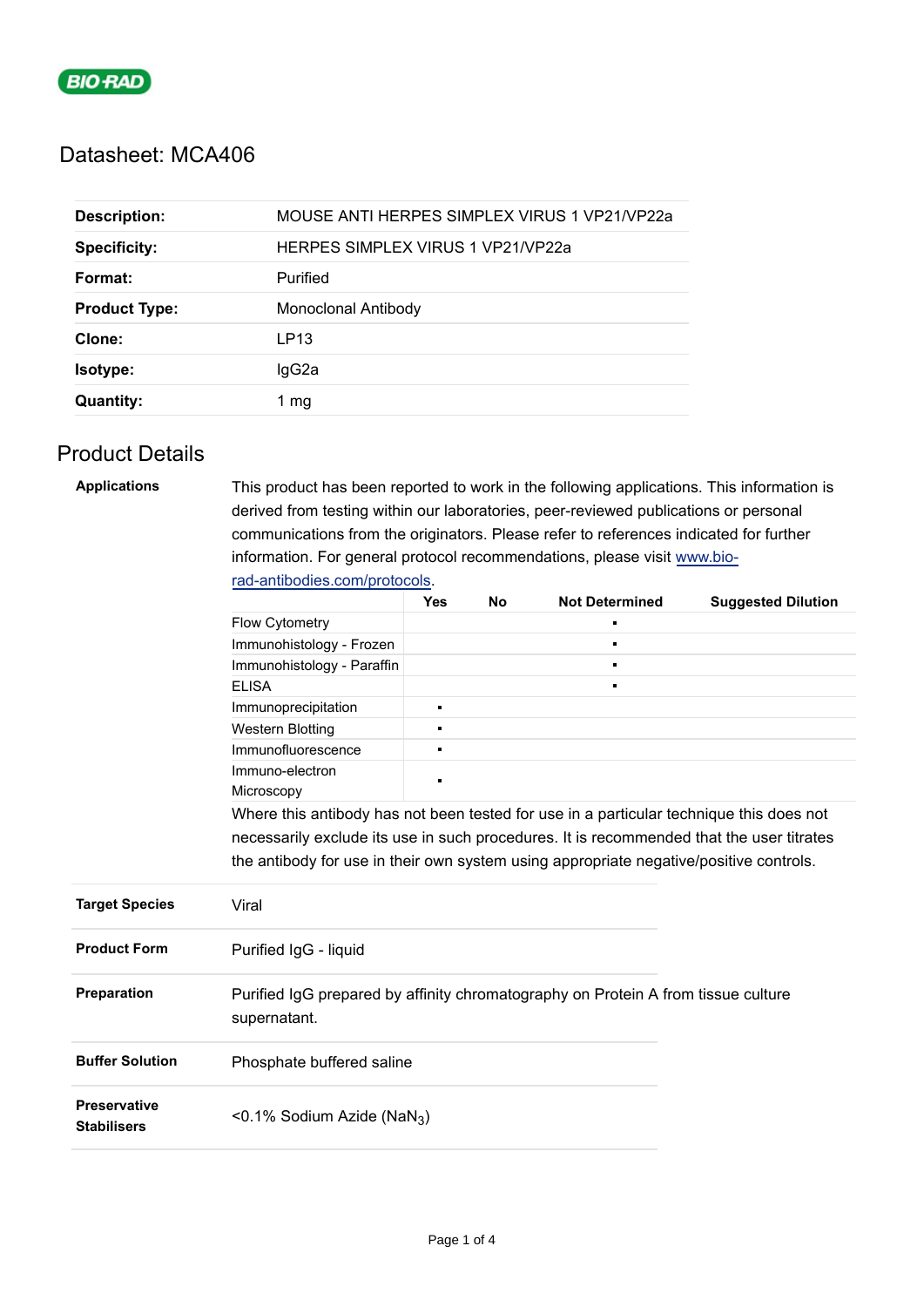| Approx. Protein<br><b>Concentrations</b> | IgG concentration 1.0 mg/ml                                                                                                                                                                                                                                                                                                                                                                                                                                                                                                                                                                                                                                                                                                                                                                                                                                                                                                                                                                                                                                                                                                                                                                                                                                                                                                                                                                                                                                                                                                                                                                                                                                                                                                                                                                                                                                                                                                                                                                                                                                                                                                                                                                                                                                                                                                                                                                                                                                                                                        |
|------------------------------------------|--------------------------------------------------------------------------------------------------------------------------------------------------------------------------------------------------------------------------------------------------------------------------------------------------------------------------------------------------------------------------------------------------------------------------------------------------------------------------------------------------------------------------------------------------------------------------------------------------------------------------------------------------------------------------------------------------------------------------------------------------------------------------------------------------------------------------------------------------------------------------------------------------------------------------------------------------------------------------------------------------------------------------------------------------------------------------------------------------------------------------------------------------------------------------------------------------------------------------------------------------------------------------------------------------------------------------------------------------------------------------------------------------------------------------------------------------------------------------------------------------------------------------------------------------------------------------------------------------------------------------------------------------------------------------------------------------------------------------------------------------------------------------------------------------------------------------------------------------------------------------------------------------------------------------------------------------------------------------------------------------------------------------------------------------------------------------------------------------------------------------------------------------------------------------------------------------------------------------------------------------------------------------------------------------------------------------------------------------------------------------------------------------------------------------------------------------------------------------------------------------------------------|
| Immunogen                                | HSV-1 strain HFEM                                                                                                                                                                                                                                                                                                                                                                                                                                                                                                                                                                                                                                                                                                                                                                                                                                                                                                                                                                                                                                                                                                                                                                                                                                                                                                                                                                                                                                                                                                                                                                                                                                                                                                                                                                                                                                                                                                                                                                                                                                                                                                                                                                                                                                                                                                                                                                                                                                                                                                  |
| <b>RRID</b>                              | AB_322110                                                                                                                                                                                                                                                                                                                                                                                                                                                                                                                                                                                                                                                                                                                                                                                                                                                                                                                                                                                                                                                                                                                                                                                                                                                                                                                                                                                                                                                                                                                                                                                                                                                                                                                                                                                                                                                                                                                                                                                                                                                                                                                                                                                                                                                                                                                                                                                                                                                                                                          |
| <b>Fusion Partners</b>                   | Spleen cells from immunised BALB/c mice were fused with cells of the NS1 mouse<br>myeloma cell line.                                                                                                                                                                                                                                                                                                                                                                                                                                                                                                                                                                                                                                                                                                                                                                                                                                                                                                                                                                                                                                                                                                                                                                                                                                                                                                                                                                                                                                                                                                                                                                                                                                                                                                                                                                                                                                                                                                                                                                                                                                                                                                                                                                                                                                                                                                                                                                                                               |
| <b>Specificity</b>                       | Mouse anti Herpes simplex Virus 1 VP21/VP22a antibody, clone LP13 recognizes<br>Herpes simplex virus 1, also known as HSV-1, a member of the herpes virus family,<br>Herpesviridae that infect humans. HSV-1 is contagious and symptoms of infection include<br>watery blisters in the skin or mucous membranes of the mouth, lips or genitals.<br>Clone LP13 binds to the HSV-1 VP21/VP22a scaffold proteins.                                                                                                                                                                                                                                                                                                                                                                                                                                                                                                                                                                                                                                                                                                                                                                                                                                                                                                                                                                                                                                                                                                                                                                                                                                                                                                                                                                                                                                                                                                                                                                                                                                                                                                                                                                                                                                                                                                                                                                                                                                                                                                     |
| <b>References</b>                        | 1. Mcclelland, D.A. et al. (2002) pH reduction as a trigger for dissociation of herpes<br>simplex virus type 1 scaffolds. J Virol. 76 (15): 7407-17.<br>2. Yang, K. et al. (2009) The putative leucine zipper of the UL6-encoded portal protein of<br>herpes simplex virus 1 is necessary for interaction with pUL15 and pUL28 and their<br>association with capsids. J Virol. 83 (9): 4557-64.<br>3. Mcnab, A.R. et al. (1998) The product of the herpes simplex virus type 1 UL25 gene is<br>required for encapsidation but not for cleavage of replicated viral DNA. J Virol. 72 (2):<br>1060-70.<br>4. Newcomb, W.W. et al. (2000) Isolation of herpes simplex virus procapsids from cells<br>infected with a protease-deficient mutant virus. J Virol. 74 (4): 1663-73.<br>5. MccannPj3, r.d. et al. (1994) Investigation of the specificity of the herpes simplex virus<br>type 1 protease by point mutagenesis of the autoproteolysis sites. J Virol. 68 (1): 526-9.<br>6. Gao, M. et al. (1994) The protease of herpes simplex virus type 1 is essential for<br>functional capsid formation and viral growth. J Virol. 68 (6): 3702-12.<br>7. Morioka, H. et al. (1999) Co-localization of HSV-1 DNA and ICP35 protein by in situ<br>hybridization and immunocytochemistry. J Electron Microsc (Tokyo). 48: 621-8.<br>8. Bucks, M.A. et al. (2007) Herpes simplex virus type 1 tegument proteins VP1/2 and<br>UL37 are associated with intranuclear capsids. Virology. 361: 316-24.<br>9. Yang, K. et al. (2007) Putative terminase subunits of herpes simplex virus 1 form a<br>complex in the cytoplasm and interact with portal protein in the nucleus. J Virol. 81 (12):<br>6419-33.<br>10. Preston, V.G. and McDougall, I.M. (2002) Regions of the herpes simplex virus<br>scaffolding protein that are important for intermolecular self-interaction. J Virol. 76: 673-87.<br>11. Roller, R.J. et al. (2011) Intragenic and Extragenic Suppression of a Mutation in<br>Herpes Simplex Virus 1 UL34 That Affects both Nuclear Envelope Targeting and<br>Membrane Budding. J Virol. 85: 11615-25.<br>12. Spencer, J.V. et al. (1007) Structure of the herpes simplex virus capsid: peptide<br>A862-H880 of the major capsid protein is displayed on the rim of the capsomer<br>protrusions. Virology. 228: 229-35.<br>13. Vu, A. et al. (2016) Extragenic Suppression of a Mutation in Herpes Simplex Virus<br>Type 1 (HSV-1) UL34 That Affects Lamina Disruption and Nuclear Egress. J Virol. Sep 21. |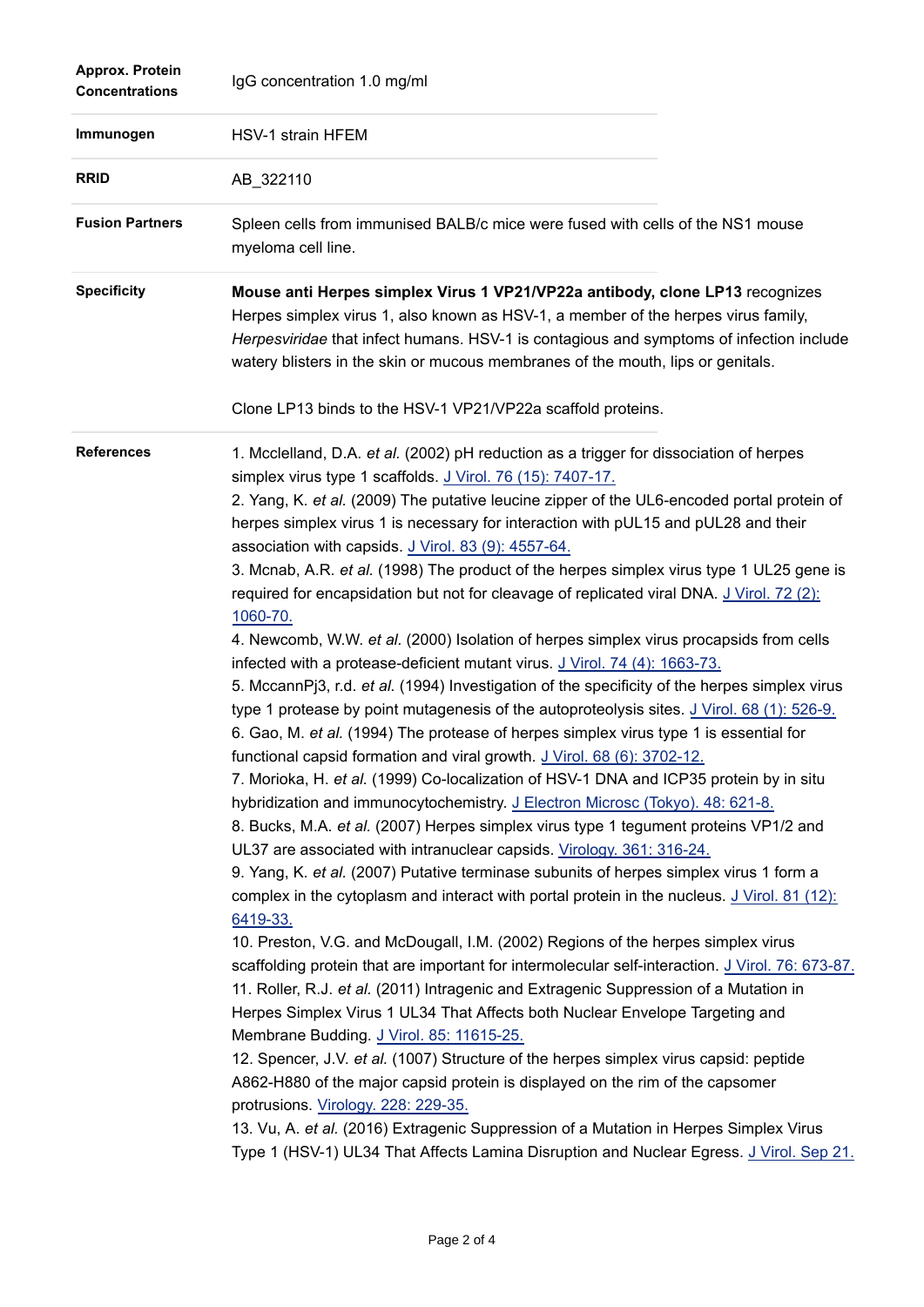|                          | pii: JVI.01544-16. [Epub ahead of print]                                                                      |  |  |  |
|--------------------------|---------------------------------------------------------------------------------------------------------------|--|--|--|
|                          | 14. Feutz, E. et al. (2019) Functional interactions between herpes simplex virus pUL51,                       |  |  |  |
|                          | pUL7 and gE reveal cell-specific mechanisms for epithelial cell-to-cell spread. Virology.                     |  |  |  |
|                          | 537: 84-96.                                                                                                   |  |  |  |
|                          | 15. Yang, K. and Baines, J.D. (2009) Tryptophan residues in the portal protein of herpes                      |  |  |  |
|                          | simplex virus 1 critical to the interaction with scaffold proteins and incorporation of the                   |  |  |  |
|                          | portal into capsids. J Virol. 83: 11726-33.                                                                   |  |  |  |
| <b>Storage</b>           | This product is shipped at ambient temperature. It is recommended to aliquot and store at                     |  |  |  |
|                          | -20 $^{\circ}$ C on receipt. When thawed, aliquot the sample as needed. Keep aliquots at 2-8 $^{\circ}$ C for |  |  |  |
|                          | short term use (up to 4 weeks) and store the remaining aliquots at -20°C.                                     |  |  |  |
|                          | Avoid repeated freezing and thawing as this may denature the antibody. Storage in                             |  |  |  |
|                          | frost-free freezers is not recommended.                                                                       |  |  |  |
| Guarantee                | 12 months from date of despatch                                                                               |  |  |  |
|                          |                                                                                                               |  |  |  |
| <b>Health And Safety</b> | Material Safety Datasheet documentation #10040 available at:                                                  |  |  |  |
| <b>Information</b>       | 10040: https://www.bio-rad-antibodies.com/uploads/MSDS/10040.pdf                                              |  |  |  |
| <b>Regulatory</b>        | For research purposes only                                                                                    |  |  |  |
|                          |                                                                                                               |  |  |  |

# Related Products

#### **Recommended Secondary Antibodies**

| Goat Anti Mouse IgG (STAR77)                         | <b>HRP</b>                             |  |  |
|------------------------------------------------------|----------------------------------------|--|--|
| Rabbit Anti Mouse IgG (STAR12)                       | <b>RPE</b>                             |  |  |
| Rabbit Anti Mouse IgG (STAR8)                        | DyLight <sup>®800</sup>                |  |  |
| Goat Anti Mouse IgG (STAR76)                         | <b>RPE</b>                             |  |  |
| Human Anti Mouse IgG2a (HCA037)                      | <b>HRP</b>                             |  |  |
| Goat Anti Mouse IgG (Fc) (STAR120)                   | FITC, HRP                              |  |  |
| Goat Anti Mouse IgG IgA IgM (STAR87) Alk. Phos., HRP |                                        |  |  |
| Rabbit Anti Mouse IgG (STAR13)                       | <b>HRP</b>                             |  |  |
| Goat Anti Mouse IgG (STAR70)                         | <b>FITC</b>                            |  |  |
| Rabbit Anti Mouse IgG (STAR9)                        | <b>FITC</b>                            |  |  |
| Goat Anti Mouse IgG (H/L) (STAR117)                  | Alk. Phos., DyLight®488, DyLight®550,  |  |  |
|                                                      | DyLight®650, DyLight®680, DyLight®800, |  |  |
|                                                      | FITC, HRP                              |  |  |
|                                                      |                                        |  |  |

|         | <b>North &amp; South</b> Tel: +1 800 265 7376 | Worldwide | Tel: +44 (0)1865 852 700             | <b>Europe</b> | Tel: +49 (0) 89 8090 95 21           |
|---------|-----------------------------------------------|-----------|--------------------------------------|---------------|--------------------------------------|
| America | Fax: +1 919 878 3751                          |           | Fax: +44 (0)1865 852 739             |               | Fax: +49 (0) 89 8090 95 50           |
|         | Email: antibody sales $us@bio-rad.com$        |           | Email: antibody_sales_uk@bio-rad.com |               | Email: antibody_sales_de@bio-rad.com |

To find a batch/lot specific datasheet for this product, please use our online search tool at: [bio-rad-antibodies.com/datasheets](https://bio-rad-antibodies.com/datasheets) 'M389524:210806'

#### **Printed on 21 Mar 2022**